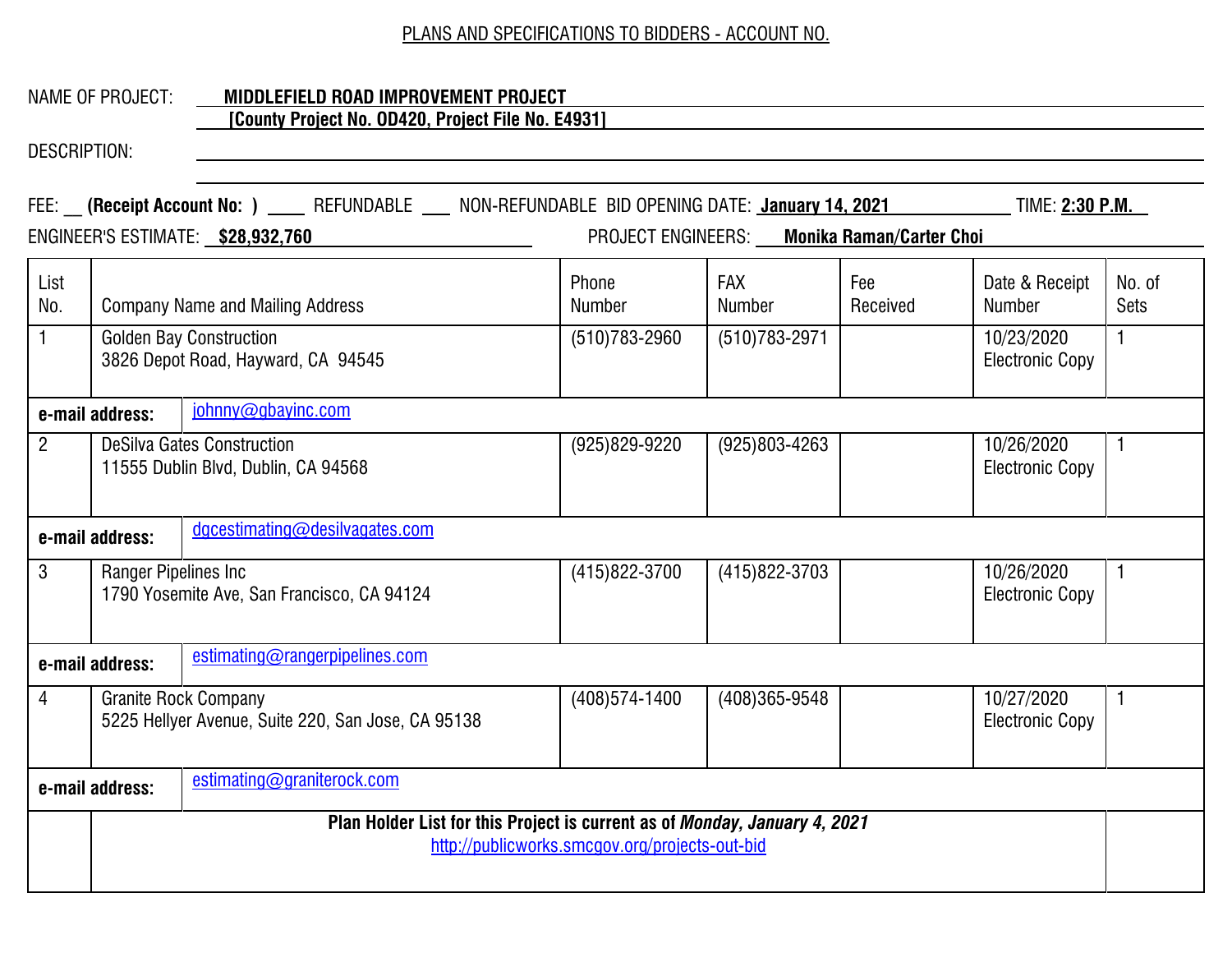#### NAME OF PROJECT: **MIDDLEFIELD ROAD IMPROVEMENT PROJECT [County Project No. OD420, Project File No. E4931]**

| FEE: __ (Receipt Account No: ) ____ REFUNDABLE ___ NON-REFUNDABLE BID OPENING DATE: January 14, 2021<br>TIME: <u>2:30 P.M.</u><br>ENGINEER'S ESTIMATE: \$28,932,760<br>PROJECT ENGINEERS: Monika Raman/Carter Choi |                                                                                                                              |                                                                                         |                                     |                             |                 |                                      |                       |
|--------------------------------------------------------------------------------------------------------------------------------------------------------------------------------------------------------------------|------------------------------------------------------------------------------------------------------------------------------|-----------------------------------------------------------------------------------------|-------------------------------------|-----------------------------|-----------------|--------------------------------------|-----------------------|
|                                                                                                                                                                                                                    |                                                                                                                              |                                                                                         |                                     |                             |                 |                                      |                       |
| List<br>No.                                                                                                                                                                                                        |                                                                                                                              | <b>Company Name and Mailing Address</b>                                                 | Phone<br><b>Number</b>              | <b>FAX</b><br><b>Number</b> | Fee<br>Received | Date & Receipt<br><b>Number</b>      | No. of<br><b>Sets</b> |
| 5                                                                                                                                                                                                                  | <b>Teichert Construction</b><br>5200 Franklin Drive, STE 115, Pleasanton, CA 94588                                           |                                                                                         | $(925)651 - 5700$                   | $(925)621 - 5799$           |                 | 10/27/2020<br><b>Electronic Copy</b> | $\mathbf{1}$          |
|                                                                                                                                                                                                                    | estimating@teichert.com<br>e-mail address:                                                                                   |                                                                                         |                                     |                             |                 |                                      |                       |
| 6                                                                                                                                                                                                                  |                                                                                                                              | D'Arcy & Harty Construction Inc<br>1300 Carroll Avenue, San Francisco, CA 94124         | (415) 726-3052<br>$(415)822 - 5200$ | (415) 822-0747              |                 | 10/27/2020<br><b>Electronic Copy</b> | 1                     |
|                                                                                                                                                                                                                    | e-mail address:                                                                                                              | willie@darcyharty.com<br>mike@darcyharty.com                                            |                                     |                             |                 |                                      |                       |
| $\overline{7}$                                                                                                                                                                                                     |                                                                                                                              | <b>Ghilotti Construction Company, Inc.</b><br>246 Ghilotti Avenue, Santa Rosa, CA 95407 | $(707)585 - 1221$                   | $(707)585 - 1601$           |                 | 10/28/2020<br><b>Electronic Copy</b> | $\mathbf 1$           |
|                                                                                                                                                                                                                    | e-mail address:                                                                                                              | annette@ghilotti.com                                                                    |                                     |                             |                 |                                      |                       |
| 8                                                                                                                                                                                                                  | SolarMax LED Inc.                                                                                                            | 3080 12th Street, Riverside, CA 92507                                                   | (951)300-0788 x<br>5405             | $(909)595 - 7388$           |                 | 10/28/2020<br><b>Electronic Copy</b> | $\mathbf{1}$          |
|                                                                                                                                                                                                                    | e-mail address:                                                                                                              | jyu@solarmaxtech.com                                                                    |                                     |                             |                 |                                      |                       |
|                                                                                                                                                                                                                    | Plan Holder List for this Project is current as of Monday, January 4, 2021<br>http://publicworks.smcgov.org/projects-out-bid |                                                                                         |                                     |                             |                 |                                      |                       |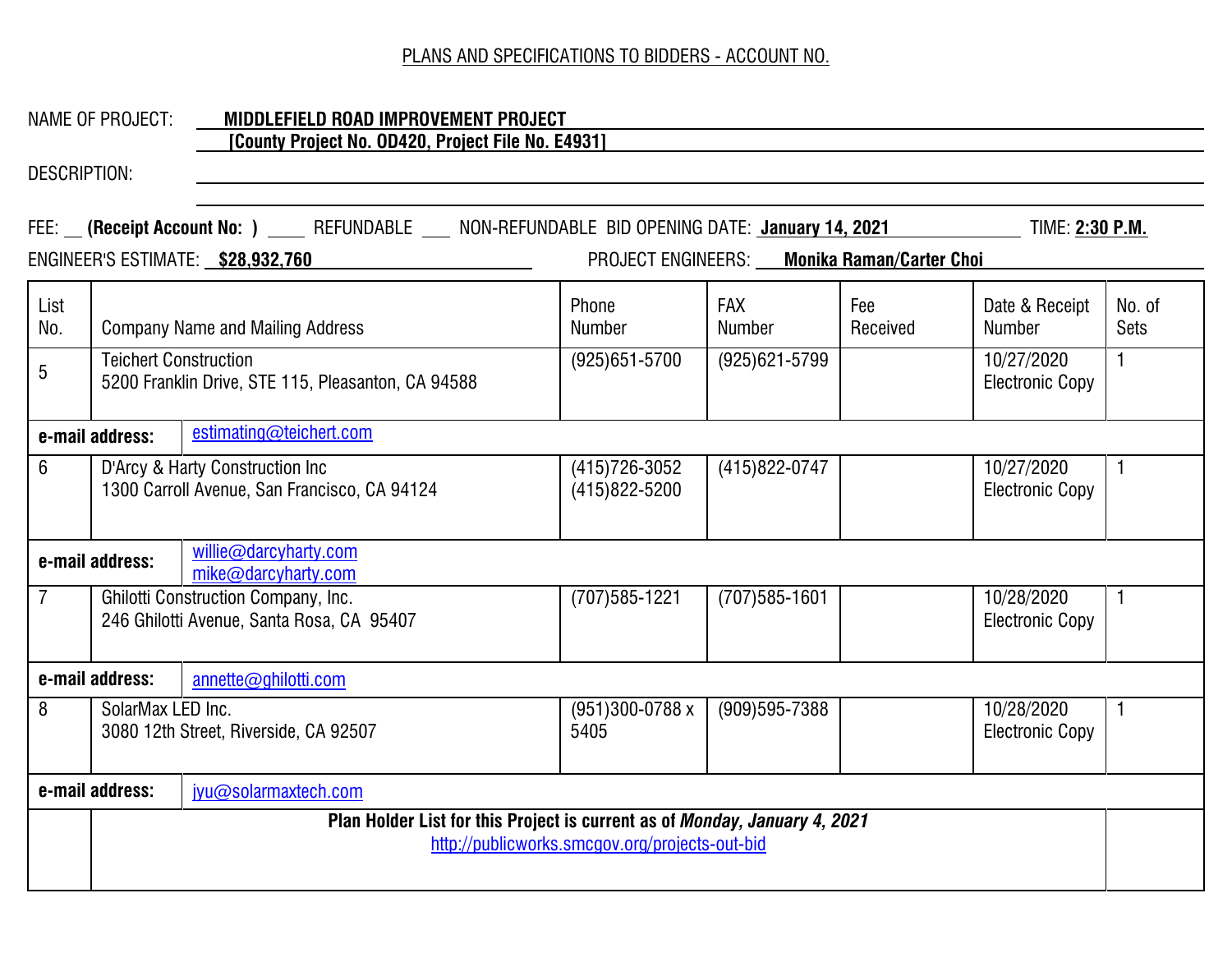|                                                      | <b>NAME OF PROJECT:</b>                 | MIDDLEFIELD ROAD IMPROVEMENT PROJECT<br>[County Project No. 0D420, Project File No. E4931]                                             |                                                |                                             |                 |                                      |                |
|------------------------------------------------------|-----------------------------------------|----------------------------------------------------------------------------------------------------------------------------------------|------------------------------------------------|---------------------------------------------|-----------------|--------------------------------------|----------------|
| <b>DESCRIPTION:</b>                                  |                                         |                                                                                                                                        |                                                |                                             |                 |                                      |                |
|                                                      |                                         | FEE: (Receipt Account No: ) ____ REFUNDABLE ___ NON-REFUNDABLE BID OPENING DATE: January 14, 2021<br>ENGINEER'S ESTIMATE: \$28,932,760 |                                                | PROJECT ENGINEERS: Monika Raman/Carter Choi |                 | TIME: <b>2:30 P.M.</b>               |                |
| List<br>No.                                          | <b>Company Name and Mailing Address</b> |                                                                                                                                        | Phone<br>Number                                | <b>FAX</b><br>Number                        | Fee<br>Received | Date & Receipt<br><b>Number</b>      | No. of<br>Sets |
| 9                                                    |                                         | Goodfellow Bros. California, LLC<br>50 Contractors Street, Livermore, CA 94551                                                         | (925)449-5764                                  | (925)449-5875                               |                 | 10/28/2020<br><b>Electronic Copy</b> | $\mathbf{1}$   |
| estimatingcapw@goodfellowbros.com<br>e-mail address: |                                         |                                                                                                                                        |                                                |                                             |                 |                                      |                |
| 10 <sup>°</sup>                                      |                                         | Pacific Underground Construction, Inc.<br>1817 Stone Ave., San Jose, CA 95125                                                          | $(408)977 - 1655$                              | (408) 977-1659                              |                 | 10/30/2020<br><b>Electronic Copy</b> | $\mathbf{1}$   |
|                                                      | e-mail address:                         | tina@pacificunderground.com                                                                                                            |                                                |                                             |                 |                                      |                |
| 11                                                   | Aldridge Electric, Inc.                 | 1000 E. Santa Ana Blvd., Suite 300, Santa Ana, CA 92701                                                                                | (847) 421-9180                                 | (847) 680-5233                              |                 | 11/03/2020<br><b>Electronic Copy</b> | 1.             |
|                                                      | e-mail address:                         | tsimmons@aldridgegroup.com                                                                                                             |                                                |                                             |                 |                                      |                |
| 12 <sup>2</sup>                                      | Brown & Fesler, Inc.                    | 2070 Research Dr. Livermore, CA 94550                                                                                                  | $(925)960 - 9150$                              | $(925)960 - 9158$                           |                 | 11/03/2020<br><b>Electronic Copy</b> | $\mathbf{1}$   |
|                                                      | e-mail address:                         | asuttora@brown-fesler.com                                                                                                              |                                                |                                             |                 |                                      |                |
|                                                      |                                         | Plan Holder List for this Project is current as of Monday, January 4, 2021                                                             | http://publicworks.smcgov.org/projects-out-bid |                                             |                 |                                      |                |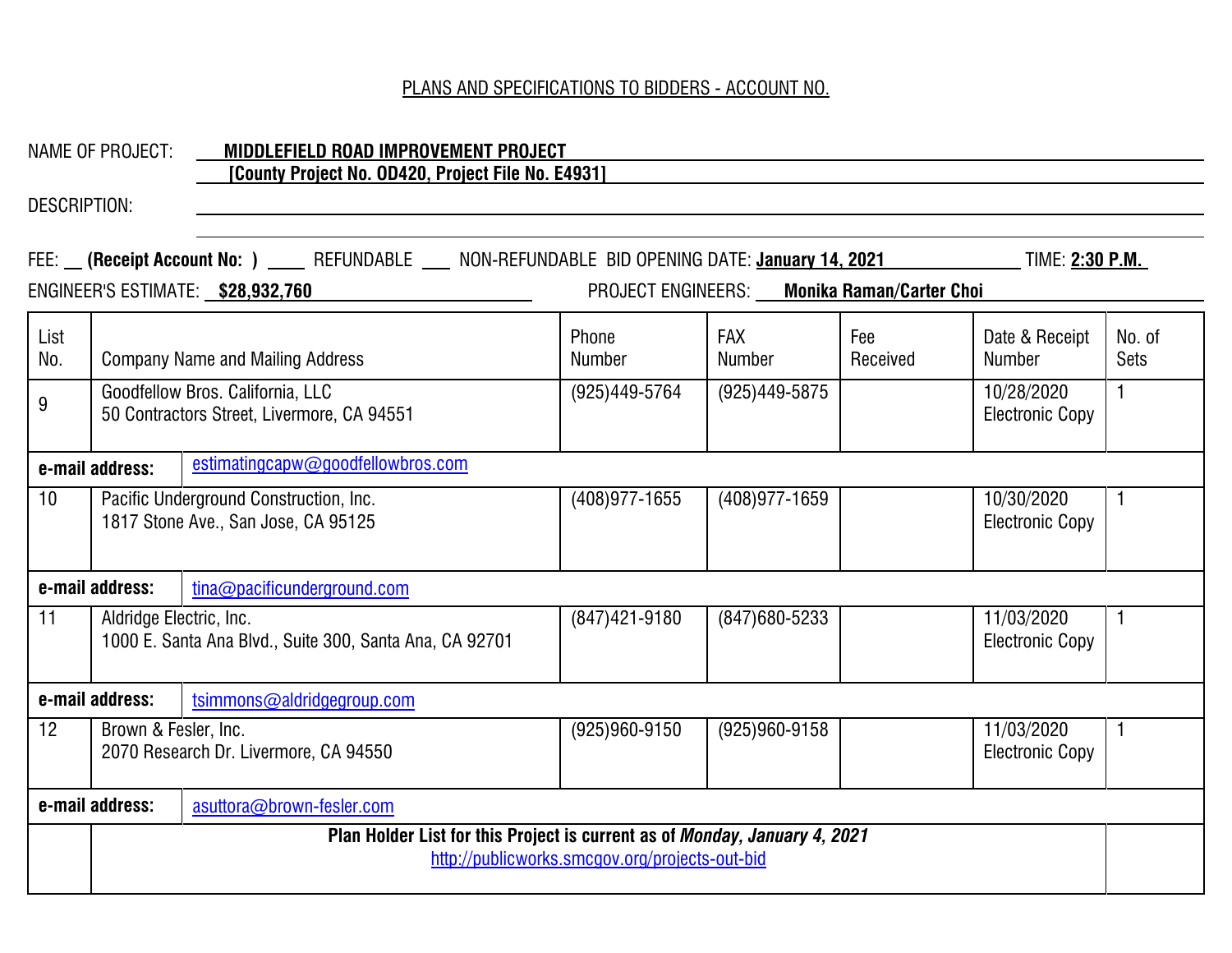# NAME OF PROJECT: **MIDDLEFIELD ROAD IMPROVEMENT PROJECT**

# **[County Project No. OD420, Project File No. E4931]**

| FEE: __ (Receipt Account No: ) ____ REFUNDABLE ___ NON-REFUNDABLE BID OPENING DATE: January 14, 2021<br>TIME: 2:30 P.M.<br>ENGINEER'S ESTIMATE: \$28,932,760<br>PROJECT ENGINEERS: Monika Raman/Carter Choi |                                                                                                                              |                                                                              |                        |                             |                 |                                      |                       |
|-------------------------------------------------------------------------------------------------------------------------------------------------------------------------------------------------------------|------------------------------------------------------------------------------------------------------------------------------|------------------------------------------------------------------------------|------------------------|-----------------------------|-----------------|--------------------------------------|-----------------------|
| List<br>No.                                                                                                                                                                                                 |                                                                                                                              | <b>Company Name and Mailing Address</b>                                      | Phone<br><b>Number</b> | <b>FAX</b><br><b>Number</b> | Fee<br>Received | Date & Receipt<br><b>Number</b>      | No. of<br><b>Sets</b> |
| 13                                                                                                                                                                                                          | <b>Walsh Construction Company II, LLC</b><br>1390 Willow Pass Road, Suite 950; Concord, CA 94520                             |                                                                              | (925) 627-1776         | (925) 944-9860              |                 | 11/03/2020<br>Electronic Copy        | $\mathbf{1}$          |
|                                                                                                                                                                                                             | dray@walshgroup.com<br>e-mail address:                                                                                       |                                                                              |                        |                             |                 |                                      |                       |
| 14                                                                                                                                                                                                          | <b>Gordon N Ball</b>                                                                                                         | 333 Camille Ave, Alamo, CA 94507                                             | $(925)838 - 5675$      | $(925)838 - 5915$           |                 | 11/05/2020<br><b>Electronic Copy</b> | $\mathbf{1}$          |
|                                                                                                                                                                                                             | e-mail address:                                                                                                              | mtebb@ballconco.com                                                          |                        |                             |                 |                                      |                       |
| 15                                                                                                                                                                                                          | <b>Granite Construction Company</b><br>715 Comstock St. Santa Clara, CA 95054                                                |                                                                              | (408)327-7000          | (408) 327-7090              |                 | 11/05/2020<br><b>Electronic Copy</b> | $\mathbf 1$           |
|                                                                                                                                                                                                             | e-mail address:                                                                                                              | teresa.rothney@gcinc.com                                                     |                        |                             |                 |                                      |                       |
| 16                                                                                                                                                                                                          |                                                                                                                              | Leo Tidwell Excavating Corporation<br>2000 Dallons Dr. Paso Robles, CA 93446 | $(805)238 - 4612$      | $(805)221 - 5060$           |                 | 11/06/2020<br><b>Electronic Copy</b> | $\mathbf{1}$          |
|                                                                                                                                                                                                             | e-mail address:                                                                                                              | ben@tidwellcompanies.com                                                     |                        |                             |                 |                                      |                       |
|                                                                                                                                                                                                             | Plan Holder List for this Project is current as of Monday, January 4, 2021<br>http://publicworks.smcgov.org/projects-out-bid |                                                                              |                        |                             |                 |                                      |                       |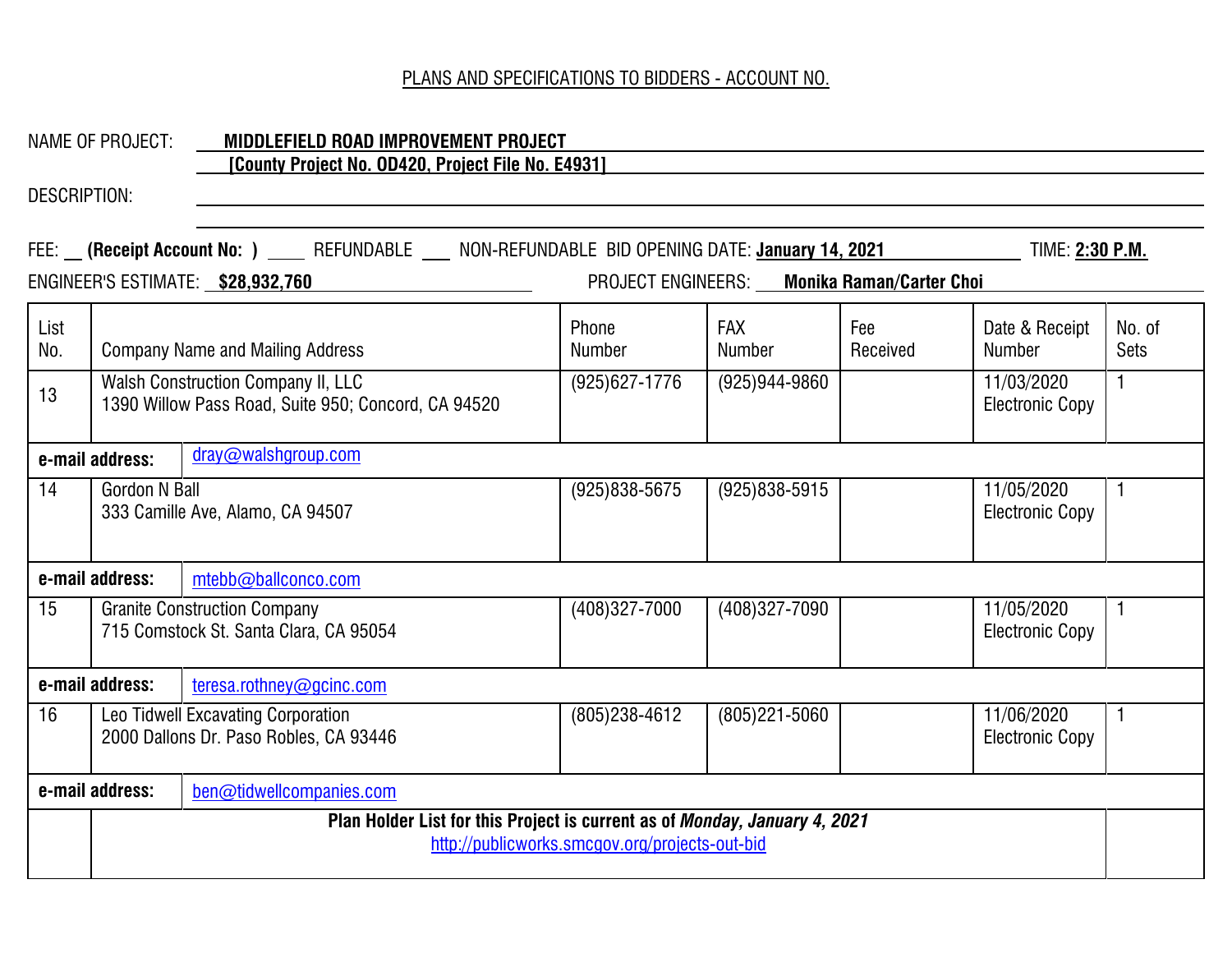### NAME OF PROJECT: **MIDDLEFIELD ROAD IMPROVEMENT PROJECT [County Project No. OD420, Project File No. E4931]**

|             |                                                                                                                              | FEE: (Receipt Account No: ) ____ REFUNDABLE ___ NON-REFUNDABLE BID OPENING DATE: <u>January 14, 2021</u> |                        |                                             |                 | TIME: 2:30 P.M.                      |                       |
|-------------|------------------------------------------------------------------------------------------------------------------------------|----------------------------------------------------------------------------------------------------------|------------------------|---------------------------------------------|-----------------|--------------------------------------|-----------------------|
|             |                                                                                                                              | ENGINEER'S ESTIMATE: \$28,932,760                                                                        |                        | PROJECT ENGINEERS: Monika Raman/Carter Choi |                 |                                      |                       |
| List<br>No. |                                                                                                                              | <b>Company Name and Mailing Address</b>                                                                  | Phone<br><b>Number</b> | FAX<br><b>Number</b>                        | Fee<br>Received | Date & Receipt<br><b>Number</b>      | No. of<br><b>Sets</b> |
|             |                                                                                                                              |                                                                                                          | $(415)468 - 5700$      |                                             |                 |                                      |                       |
| 17          |                                                                                                                              | <b>Esquivel Grading &amp; Paving</b><br>918 Ingerson Avenue, San Francisco, CA 94124                     |                        | $(415)468 - 8108$                           |                 | 11/06/2020<br><b>Electronic Copy</b> | $\mathbf{1}$          |
|             | e-mail address:                                                                                                              | kit@esquivel-gp.com                                                                                      |                        |                                             |                 |                                      |                       |
| 18          | <b>Mitchell Engineering</b>                                                                                                  | 1395 Evans Ave. San Francisco, CA 94124                                                                  | $(415)227 - 1040$      | $(415)227 - 1046$                           |                 | 11/09/2020<br><b>Electronic Copy</b> | $\mathbf{1}$          |
|             | e-mail address:                                                                                                              | dhart@mitchell-engineering.com                                                                           |                        |                                             |                 |                                      |                       |
| 19          | CRATUS, INC.                                                                                                                 | 945 Taraval Street, #302, San Francisco, CA 94116                                                        | (415) 939-2840         | (415) 520-6037                              |                 | 11/11/2020<br><b>Electronic Copy</b> | 1                     |
|             | e-mail address:                                                                                                              | estimating@cratusinc.com                                                                                 |                        |                                             |                 |                                      |                       |
| 20          |                                                                                                                              | NTK Construction, Inc.<br>501 Cesar Chavez St., Ste. 115, San Francisco, CA 94124                        | $(415)643 - 1900$      | $(415)643 - 1300$                           |                 | 11/12/2020<br><b>Electronic Copy</b> | 1                     |
|             | e-mail address:                                                                                                              | ttran@ntkconstruction.com                                                                                |                        |                                             |                 |                                      |                       |
|             | Plan Holder List for this Project is current as of Monday, January 4, 2021<br>http://publicworks.smcgov.org/projects-out-bid |                                                                                                          |                        |                                             |                 |                                      |                       |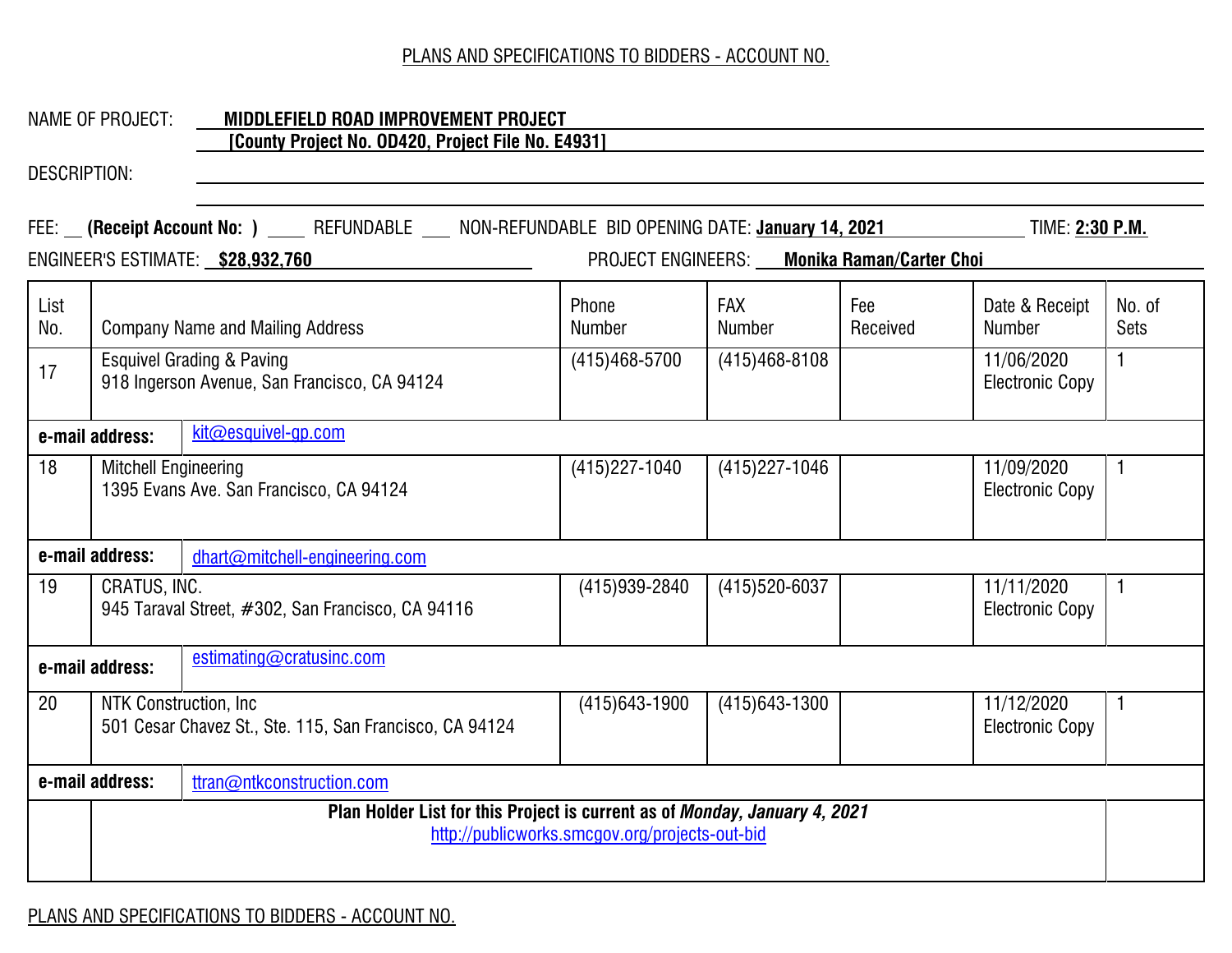# NAME OF PROJECT: **MIDDLEFIELD ROAD IMPROVEMENT PROJECT**

#### **[County Project No. OD420, Project File No. E4931]**

| FEE: __ (Receipt Account No: ) ____ REFUNDABLE ___ NON-REFUNDABLE BID OPENING DATE: January 14, 2021<br>TIME: 2:30 P.M. |                                                                                                                              |                                                                               |                                        |                             |                 |                                      |                |  |
|-------------------------------------------------------------------------------------------------------------------------|------------------------------------------------------------------------------------------------------------------------------|-------------------------------------------------------------------------------|----------------------------------------|-----------------------------|-----------------|--------------------------------------|----------------|--|
|                                                                                                                         | PROJECT ENGINEERS: Monika Raman/Carter Choi<br>ENGINEER'S ESTIMATE: \$28,932,760                                             |                                                                               |                                        |                             |                 |                                      |                |  |
| List<br>No.                                                                                                             |                                                                                                                              | <b>Company Name and Mailing Address</b>                                       | Phone<br><b>Number</b>                 | <b>FAX</b><br><b>Number</b> | Fee<br>Received | Date & Receipt<br><b>Number</b>      | No. of<br>Sets |  |
| 21                                                                                                                      | Kinnan Engineering Inc, Directional Drilling<br>4091 Upper Camas Road, Camas Valley, Oregon 97416                            |                                                                               | $(541)445 - 2271$<br>$(541)643 - 8301$ | $(541)445 - 2272$           |                 | 11/14/2020<br><b>Electronic Copy</b> | $\mathbf{1}$   |  |
|                                                                                                                         | iwafer@keidirectionaldrilling.com<br>e-mail address:                                                                         |                                                                               |                                        |                             |                 |                                      |                |  |
| 22                                                                                                                      |                                                                                                                              | <b>Construction Testing Services</b><br>2118 Rheem Dr, Pleasanton, CA 94588   | (925)400-3049                          | $(925)462 - 5183$           |                 | 11/16/2020<br><b>Electronic Copy</b> | $\mathbf{1}$   |  |
|                                                                                                                         | e-mail address:                                                                                                              | ribanez@cts-1.com                                                             |                                        |                             |                 |                                      |                |  |
| 23                                                                                                                      | Tennyson Electric Inc.                                                                                                       | 7375 National Drive Suite A2, Livermore, CA 94550                             | $(925)606 - 1038$                      | $(925)606 - 7656$           |                 | 11/19/2020<br><b>Electronic Copy</b> | $\mathbf{1}$   |  |
|                                                                                                                         | e-mail address:                                                                                                              | estimating@tennysonelec.com                                                   |                                        |                             |                 |                                      |                |  |
| 24                                                                                                                      |                                                                                                                              | <b>Redgwick Construction Company</b><br>21 Hegenberger Ct., Oakland, CA 94621 | (510) 792-1727                         | $(510)792 - 1728$           |                 | 11/20/2020<br><b>Electronic Copy</b> | 1              |  |
|                                                                                                                         | e-mail address:                                                                                                              | estimating@redgwick.com                                                       |                                        |                             |                 |                                      |                |  |
|                                                                                                                         | Plan Holder List for this Project is current as of Monday, January 4, 2021<br>http://publicworks.smcgov.org/projects-out-bid |                                                                               |                                        |                             |                 |                                      |                |  |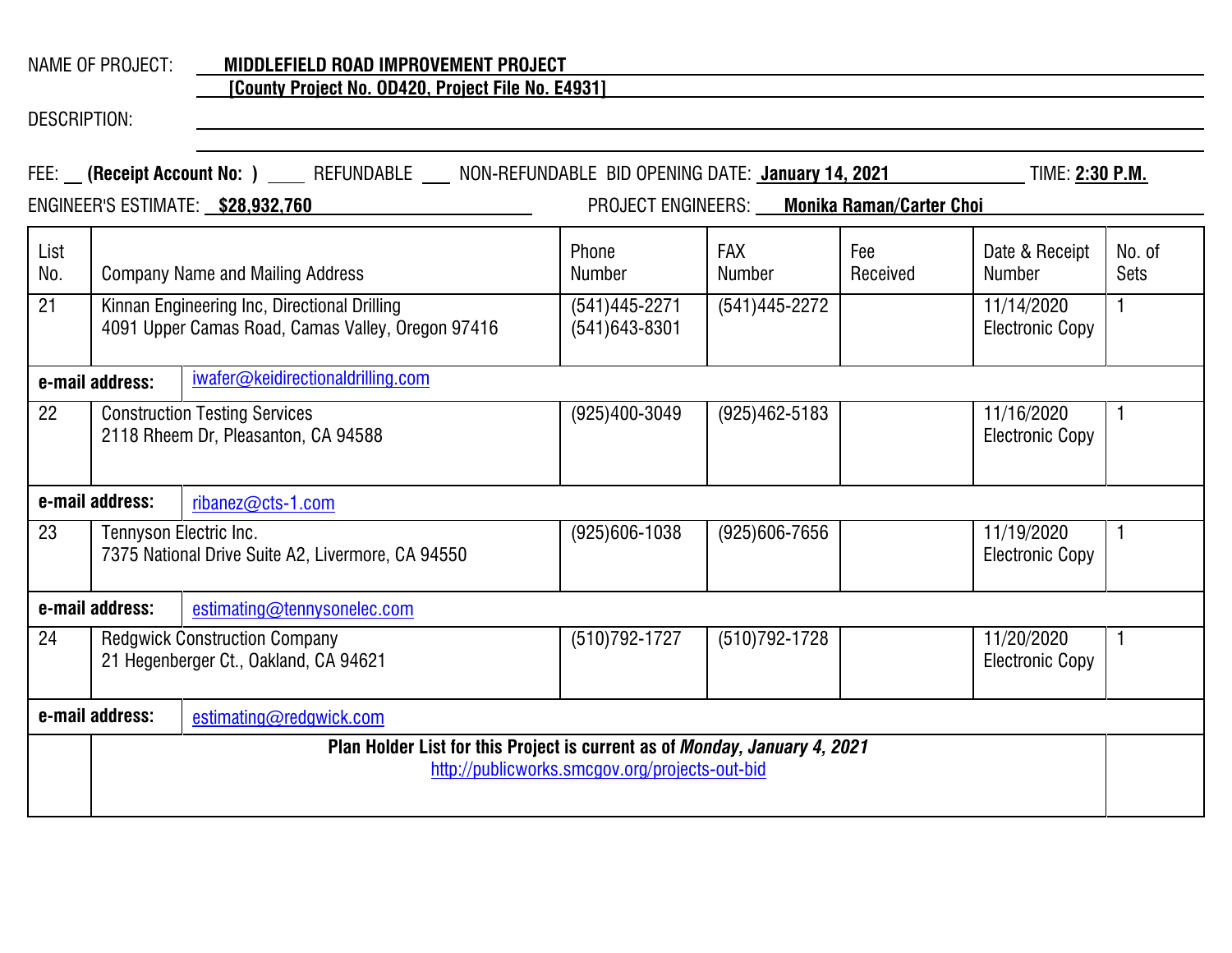# NAME OF PROJECT: **MIDDLEFIELD ROAD IMPROVEMENT PROJECT**

#### **[County Project No. OD420, Project File No. E4931]**

|             | FEE: __ (Receipt Account No: ) ____ REFUNDABLE ___ NON-REFUNDABLE BID OPENING DATE: January 14, 2021<br>TIME: 2:30 P.M.<br>PROJECT ENGINEERS: Monika Raman/Carter Choi<br>ENGINEER'S ESTIMATE: \$28,932,760 |                                                                              |                        |                      |                 |                                      |                       |
|-------------|-------------------------------------------------------------------------------------------------------------------------------------------------------------------------------------------------------------|------------------------------------------------------------------------------|------------------------|----------------------|-----------------|--------------------------------------|-----------------------|
| List<br>No. |                                                                                                                                                                                                             | <b>Company Name and Mailing Address</b>                                      | Phone<br><b>Number</b> | <b>FAX</b><br>Number | Fee<br>Received | Date & Receipt<br>Number             | No. of<br><b>Sets</b> |
| 25          | Bay Cities Paving & Grading, Inc.<br>1450 Civic Ct., Bldg. B - #400, Concord, CA 94520                                                                                                                      |                                                                              | $(925)687 - 6666$      | $(925)687 - 2122$    |                 | 11/20/2020<br><b>Electronic Copy</b> | $\mathbf{1}$          |
|             | rratliff@baycities.us<br>e-mail address:                                                                                                                                                                    |                                                                              |                        |                      |                 |                                      |                       |
| 26          | T&D Services, Inc.                                                                                                                                                                                          | 21 Hegenberger Ct., Oakland, CA 94621                                        | $(951)304 - 1190$      | (877) 812-7927       |                 | 12/1/2020<br><b>Electronic Copy</b>  | $\mathbf{1}$          |
|             | e-mail address:                                                                                                                                                                                             | kyleev@trenchless.biz                                                        |                        |                      |                 |                                      |                       |
| 27          |                                                                                                                                                                                                             | KJ Woods Construction Inc.<br>PO Box 947, So. SF, CA 94083                   | $(415)759 - 0506$      | $(415)468 - 1359$    |                 | 12/3/2020<br><b>Electronic Copy</b>  | 1                     |
|             | e-mail address:                                                                                                                                                                                             | office@kjwoods.com                                                           |                        |                      |                 |                                      |                       |
| 28          |                                                                                                                                                                                                             | <b>Barri Electric Company</b><br>61 Napoleon Street, San Francisco, CA 94124 | (415) 468-6477         | $(415)468 - 7191$    |                 | 12/7/2020<br><b>Electronic Copy</b>  | $\mathbf{1}$          |
|             | e-mail address:                                                                                                                                                                                             | yolanda@barrielectric.com                                                    |                        |                      |                 |                                      |                       |
|             | Plan Holder List for this Project is current as of Monday, January 4, 2021<br>http://publicworks.smcgov.org/projects-out-bid                                                                                |                                                                              |                        |                      |                 |                                      |                       |